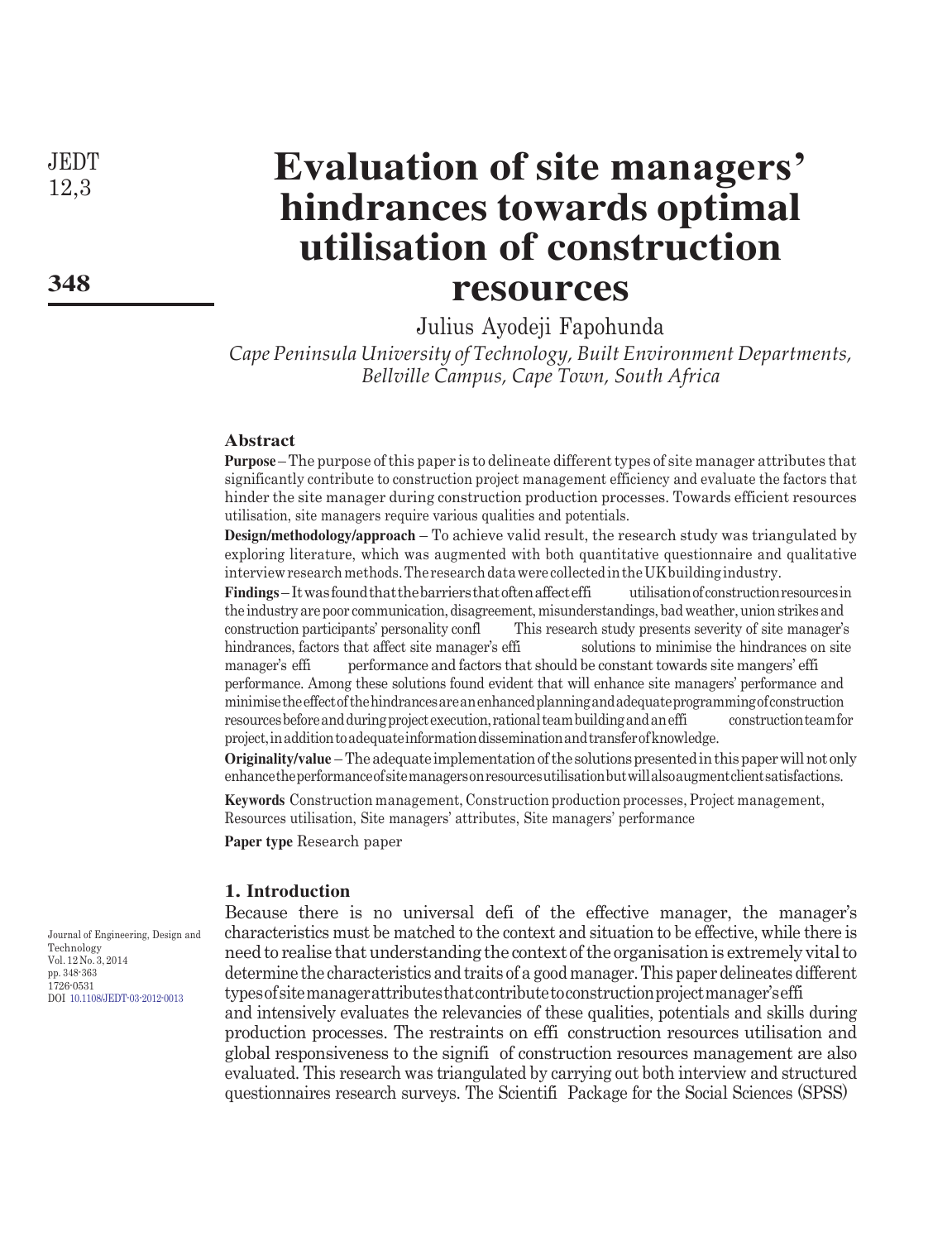software was used for quantitative data analysis, while the emergence facts from interview survey were coded and collated using NVivo statistics software. These facts were presented in logical order to enhance understanding and applications. The paper fi presents the factors that will improve signifi the site manager's performance on resources utilisation and clients' satisfaction, if adequately implemented.

### **2. Towards site managers' optimal construction resources utilisation**

As stressed in much literature, including Association of Project Management, APM (2006), Project Management Institute, PMI (2005) and Haughey (2009), site managers need to possess various skills and qualities, to achieve optimal utilisation of construction resources, during the production process. These skills and qualities include good leadership traits, effective human management, eloquent communication skill, negotiation power, articulate planning skill, contract management and administration skills, problem solving and conflict resolution ability and creative thinking.

The barriers that often affect efficient utilisation of construction resources in the industry are: poor communication, disagreement, misunderstandings, bad weather, union strikes and construction participants' personality conflicts, (Haughey, 2009). Therefore, to achieve the predetermined project success, the site managers need to have control over four principal variables: time, cost, quality and scope, and this is possible through integration of different management techniques. Thus, site managers need to possess authoritative and absolute control on the following factors: planning technique, staffing and recruitment, training and manpower development scheduling, ordering and procurements, storage of materials, equipments and facilities, security of assets, materials and facilities, hoarding and pilferage and health and safety.

Griffith and Watson (2004) and Haughey (2009) state five distinguished stages which the construction site managers need to possess during construction production processes, and in logical sequence of importance, the stages are: project initiation, planning, production, monitoring and completion (that is, final product(s) delivery). However, during the management of these stages, some possible rules that often lead to project failures as explained byHaughey (2009) are summarised thus:

- *Maintaining a focus on delivery at all times:* Project manager focusing on delivering results, ignoring extraneous things like quality assurance, testing, communication, team management and little touch of humanity, assuming that these distract from the main objective for delivering.
- *Assuming that planning is time wasting:* Assuming that there is no need for adequate administrative, financial and control planning of project, with the presumption that these have been done by the smart system architect or business consultants who have previously produced excellent e-business designs.
- *Stressing the construction team beyond the aptitude of effi performance:* The project manager believing that the secret to delivering a successful project is to overwork the team participants and be careless about the workers' well-being, at the same time, not carrying the workers along hoping that he has an overwhelming talent to perform all management functions without the contribution of others.
- *Underestimating the importance of communication and feedback:* Believing that there is no strong need for effective communication system and any directive can be given anyhow.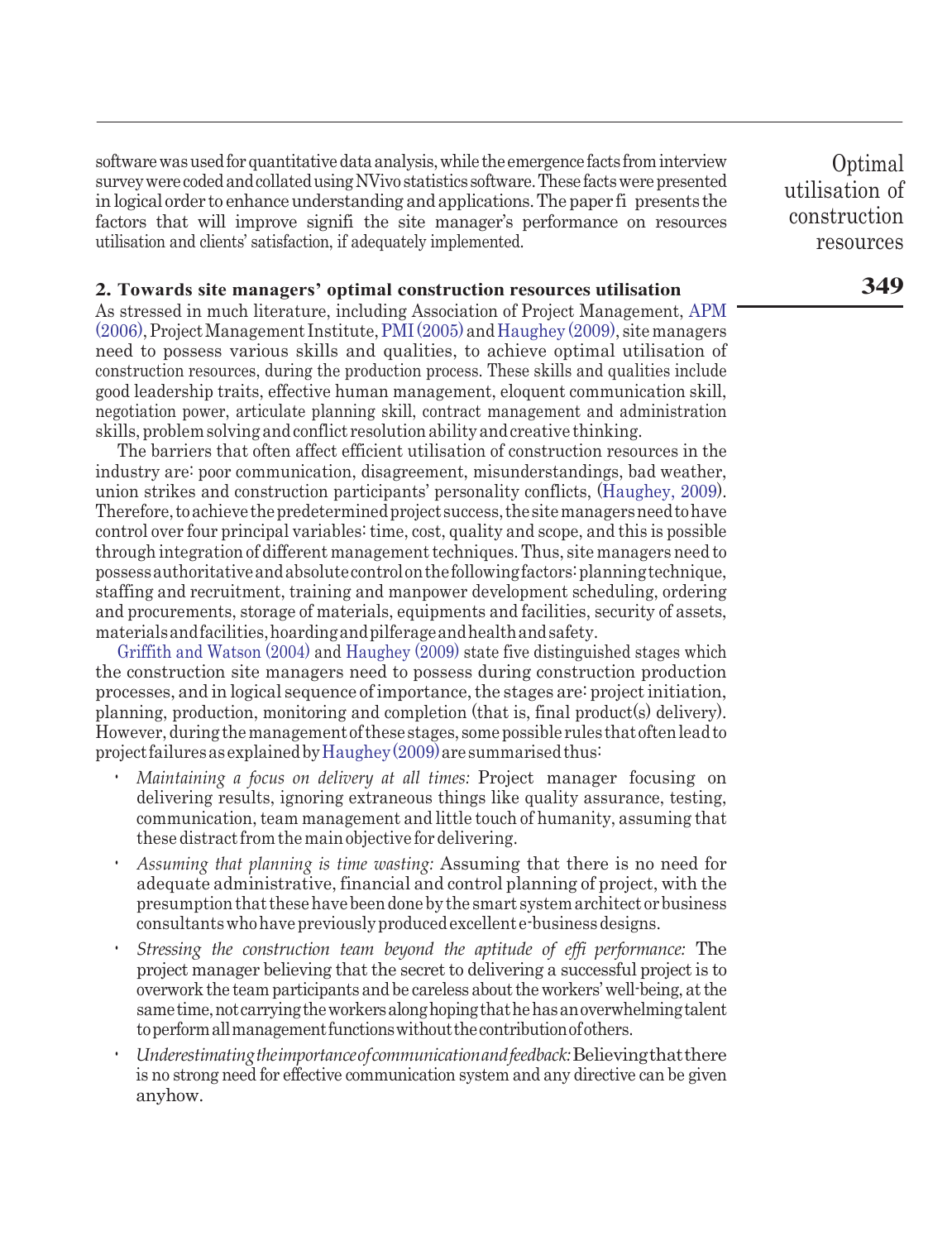| JEDT<br>12,3 | Avoidance of stage implementation and iterative cycles on project execution: Believing<br>that operational sequences waste time and add unnecessary administrative<br>overheads. This means pushing the team participants relentlessly, and this often<br>generates deliverables without having any moment to consider the actual<br>performance, while hoping that any error committed could be corrected later. |
|--------------|-------------------------------------------------------------------------------------------------------------------------------------------------------------------------------------------------------------------------------------------------------------------------------------------------------------------------------------------------------------------------------------------------------------------|
|--------------|-------------------------------------------------------------------------------------------------------------------------------------------------------------------------------------------------------------------------------------------------------------------------------------------------------------------------------------------------------------------------------------------------------------------|

**350**

- *Believing in common sense rules:* When a manager refuses to adjust to new innovation and new techniques in delivering a project, believing that the old system works better and fanatically adapted to an aged technology, never bothers to train in new techniques.
- *Believing in satisfying clients at all costs:* Taking all necessary steps to satisfy clients not viewing nor weighing the consequence to the project success. That is, when the project manager refocuses resources tosuit clients, reassigns the workforce, no matter how illogical or the extent to which the project will be delayed.

Towards efficient resources utilisation, site managers require some qualities and potentials as indicated by Haughey (2009) and Newcombe *et al.* (1993) and in the APM (2006) and PMI (2005). Among these potentials and qualities are: inspiration of a shared vision, good communication, integrity, enthusiasm, empathy, competency and the ability to delegate tasks, being cool under pressure and team-building and problem-solving skills as evaluated and presented by Fapohunda *et al.* (2007). These factors are as follows:

- *Shared vision:* An effective project leader is often described as someone who has a sense of direction and the ability to express it. Although every leader has different intrinsic leadership styles (Blair, 1993), a good leader should possess vision, thrive on change and be able to extend boundaries. Visionary leaders enable other people to feel that they possess a real stake in the successful outcome of the project. The leader empowers people, to express the vision on their own, offers people opportunities to create their own vision, to explore what the vision will mean to their jobs and their lives and also to envision their future as part of the vision for the organisation (Haughey, 2009).
- *Good communication:* Griffith and Watson (2004) remarked that the ability to communicate with people atall levels is ranked as the most important skill that all team leaders should possess. Project leadership calls for clear communication about goals, responsibility, performance, expectations and feedback (PMI, 2005; APM, 2006). Often the project leader is a mediator between various organisations and within construction project participants. Therefore, a good leader should possess the ability to negotiate effectively and use persuasion when necessary to ensure project success, (Newcombe *et al.*, 1993).
- *Integrity:* One of the most important attributes a project manager must acquire is his or her actions, not mere words. Good leadership demands commitment to, and demonstration of, ethical practices. Itis the responsibility of project leaders to create standards for ethical behaviour and to live by the standards, as well as rewarding those who exemplify these practices. Cunningham (2002) affi that integrity depends on respect for self, respect for others and responsibility for all actions taken.
- *Enthusiasm:* Construction workers want leaders with high enthusiasm, confi and with an optimistic attitude; workers often dislike leaders who are negative. The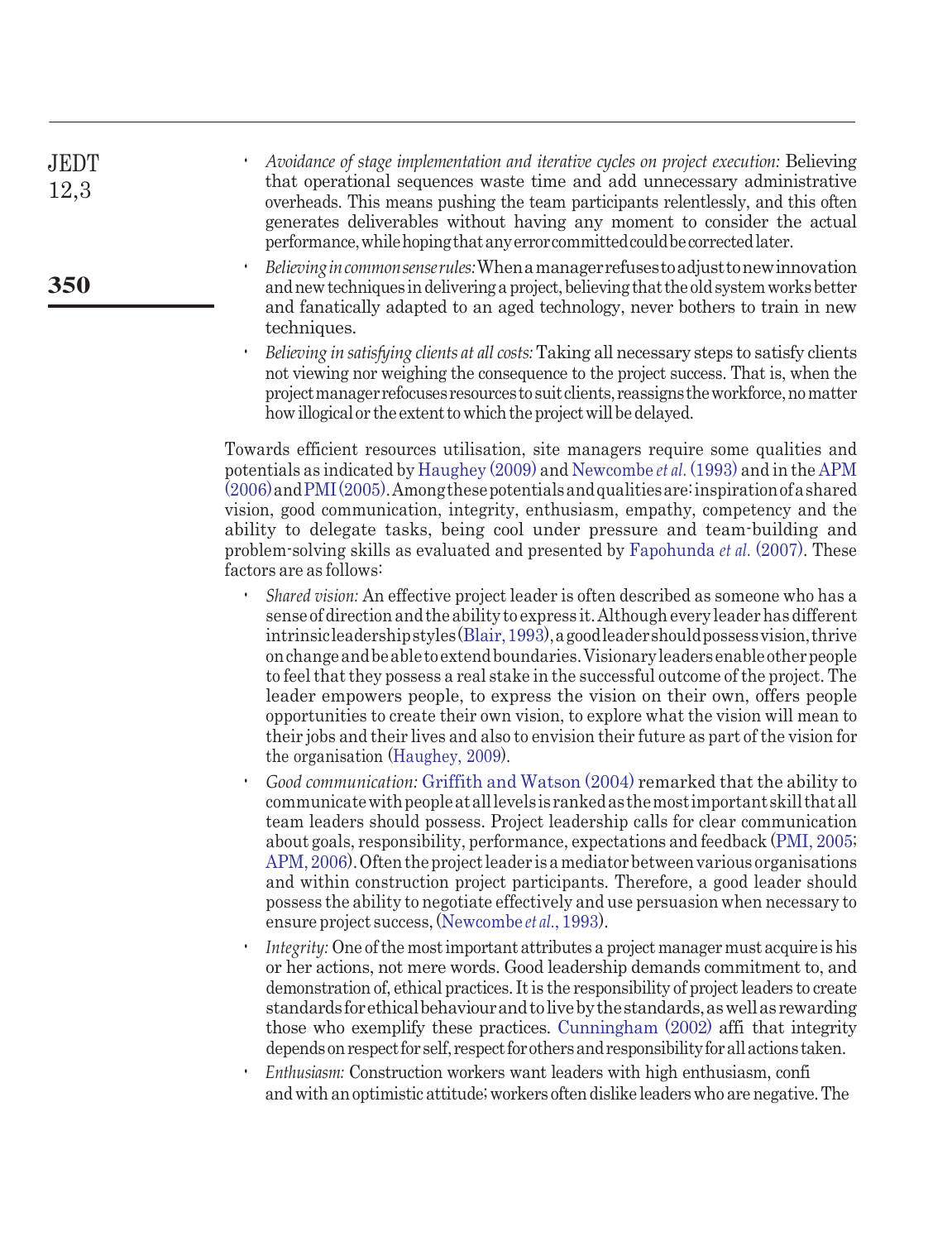workers are more motivated when they have the conviction that they are part of a stimulating journey, feel alive and keento follow a leader with a "can-do" attitude, not those who have many objectives and goals, while fewor nothing can be achieved (Haughey, 2009).

- *Sympathy and empathy:* There is usually appreciation by the subordinate when the leader acknowledges them with an apparent and distinct vision that they have a life outside of work. Thus, good leaders need to adopt differing leadership styles with different people, or with the same people, but at different times towards achieving their needs (The Teal Trust, 2007). Sympathy is an emotional affi in which whatever affects one correspondingly affects the other, which is synonymous with compassion, while empathy is the ability to recognise, perceive and envisage the emotional feelings of others. Therefore, good project leaders should beableto blend different types of leadership traits towards achieving construction resources utilisation effi and effectiveness.
- *Competence:* To involve oneself in another's cause of action during project execution, workers must be made to believe that the leader knows what he or she is doing. Leadership competence does not, however, necessarily refer to the project leader's technical abilities in the core technology of the business, but as project management continues tobe recognised as a fi in, and of itself, project leaders' need should have the ability to successfully lead others (Allen, 1998). It is noteworthy that expertise in leadership skills is only a dimension in competency, and in APM (2006), it was affi that having a preceding winning track record is another way of considering leadership competency.
- *Delegation of tasks:* Trust is an essential element in the relationship of a project leader and the project team. A good leader needs to demonstrate trust in others through actions and delegation of duties. Delegation is the downward transfer of formal authority from superior to subordinate. These could be measured through how the leader checks, controls the subordinate's work, delegates authority and allows people to participate freely in any decisions taken. Individuals who are unable to trust other people often fail as leaders and could remain as micro-managers or possibly continually doing all of the works unaided.
- *Handling pressure:* In a perfect project condition, the project will be delivered on time, as budgeted and with no problems or obstacles to overcome. However, there has never been a perfect project. Thus, a manager with a hardy attitude will always take problems in his/her stride. When a good manager encounters a stressful event, the manager needs to consider itas interesting and take itas a challenge oran adventure towards discovering new techniques. Thus, a good manager needs to view any problem encountered asan opportunity tobe creative. Itis noteworthy that, out of uncertainty and chaos, changes and innovation emerges, which often leads to creative thinking and enhanced skills eventually.
- *Team-building:* A team builder can best be defi as a strong person who provides the substance that holds the team together in a common purpose towards the right objectives. For a team to progress from a group of strangers to a single cohesive unit, the leader must understand the process and dynamic requirements for these transformations. Thus, a team leader needs to know the appropriate leadership styles to be employed at every stage of team development. Leaders must also have an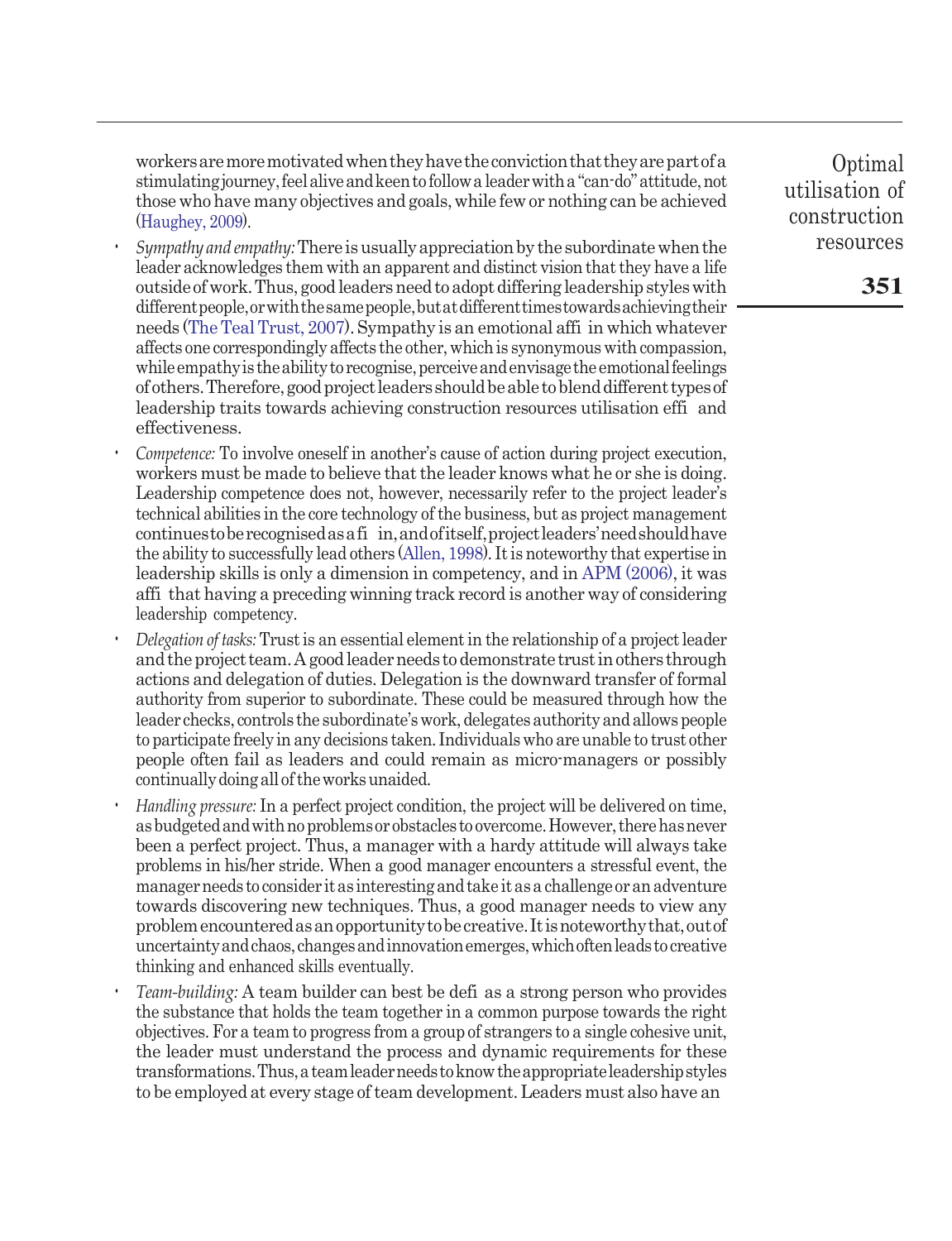| <b>JEDT</b><br>12,3 | understanding of the different team players' styles and how to capitalise on<br>transferable knowledge of each team member at the appropriate time to resolve<br>peculiar problems.                                                                                                                                                                                                                                                                 |
|---------------------|-----------------------------------------------------------------------------------------------------------------------------------------------------------------------------------------------------------------------------------------------------------------------------------------------------------------------------------------------------------------------------------------------------------------------------------------------------|
| 352                 | Problem solving: Although an effective leader is said to share knowledge, employ joint<br>problem-solving and responsibilities within a team, nonetheless, many subordinates<br>expect a leader to have excellent and in-built problem-solving skills. In respect that<br>some subordinates may have high creative ability, often subordinates do expect the<br>leader to make a proactive and positive move in problem solving and brain storming. |

Dinsmore (1990) emphasised that system integration is required to propel a project in meeting speculated objectives of cost, time and quality through people. Also, Bratton and Gold (1994) comment that the main objective of the site manager is getting things done through people. These imply that an effective project management depends on systems and people. System integration is required to propel a project in meeting speculated objectives of cost, time and quality through people. In all indications, the main objective of the site manager is getting things done through people. Therefore, for a project tobe successful, there is a need for people to work as a team. This phenomenon indicated that the human factor is a vital resource in any project management system. By and large, team building, confl management and communication skills are human-oriented factors.

In summary, the required potentials and skills for the site managers to be effi in project execution are social skills, profi in decision-making, ability to handle any problem as it arises, ability to recognise and take advantage of available opportunities for effi and the manager needs tobeableto manage change. In addition, for managers to be effi the following issues are paramount: achievement of quality at the fi attempt, responsibly acceptance, good decision-making skills, ability to handle stress and being knowledgeable in design information interpretation. Also, good record keeping, the ability to achieve a safe working environment, effi resources utilisation skills, accuracy in judgement, organisational ability and technical knowledge are equally essential.

Irrespective of much quality that site managers possess towards adequate performance of duties, in addition to the awareness of some possible rules that often lead to project failures, there are still several intrinsic factors that often oppose the managers and constrain the effective implementation of the management traits. Thus, this research evaluates these hindrances and indicates how the constraints could be minimised to enhance the site manager's efficient performance.

The subsequent Section 3 thus presents the approach explored towards obtaining valid and reliable solutions that will minimise the effects of the site managers' constraints and hindrances.

### **3. Research methodology and data collection**

This research work was carried out using the triangulation method. The rationale for the triangulation method is to enhance the validity and reliability of the research fi the advantages a research method were improved by the other, and disadvantages of a method were negated by the other. Information and data were gathered using the fact from literature, augmented with structured questionnaires and interview.

Questionnaires were distributed to the construction personnel: Project Managers, Site managers and Quantity Surveyors. To enhance the quality of the response, the questions are framed on open-, closed-and attitude-based. The responses to part of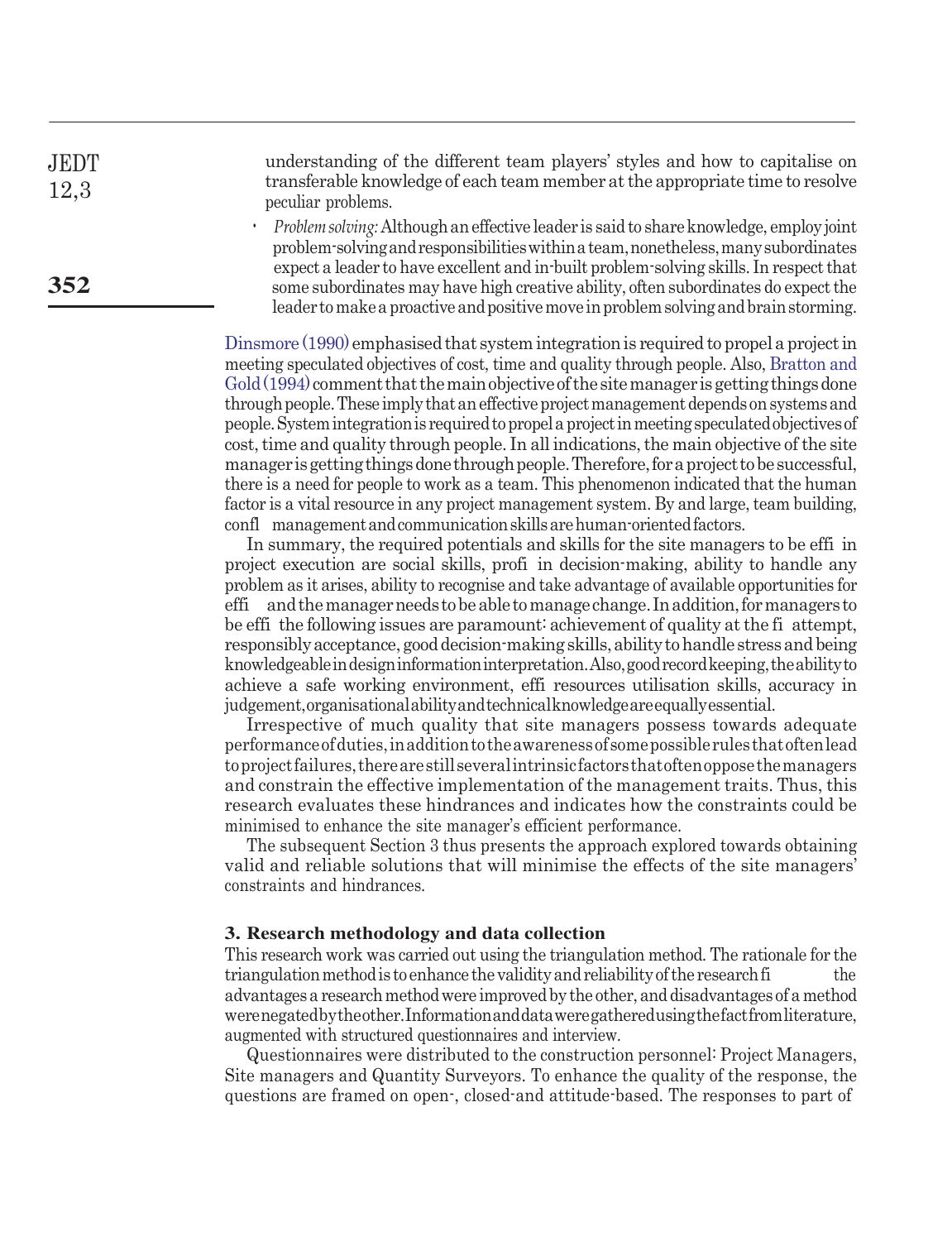the questions are enquired using a 5-point Likert scale: to enable the respondent choose one option that best align its opinion, which could lead to consistence answer. The dimensional scale which will enhance summation of the values is rated from 1 to 5 that ranged from "strongly disagree (1)"to"strongly agree (5)" and "very low (1)"to"very high (5)". Some questions were to be responded with YES or NO, while others are open and opinion-seeking questions. A total of 102 questionnaires were collected and analysed by using an SPSS, version 13, and the findings are presented in Section 3.1.

For validity and reliability purposes, oral interview with structured questionnaire were administered. The respondents were solicited to comment on each question. Eight construction personnel were interviewed, while the comments were tape recorded, transcribed and thereafter correlated together. The interview information and emergence themes and facts were collated by means of NVivo, version 8, statistical tool and the deduced facts, presented in Section 3.2.

Data collected through quantitative means by using summation rating scale were sum-up; the percentage were calculated and the results interpreted. The information and data generated through qualitative interview survey were interpreted through thematic analysis. This is a proactive approach for analysing data to develop a grounded theory. Punch (1998) affirmed that a grounded theory is a research strategy whose purpose is to generate theory from data, while the grounded theory analysis aims directly at generating the abstract theory to explain what is central in the data. Also, the process of collecting data tobe analysed for generating inferences based on the data and an attempt to develop theory is analytic induction (Frankfort-Nachmias and Nachmias, 1996). The sequence of the grounded theory is from induction to deduction, then to verifi In this research, the researcher believed that it is important to remain fl in the course of data collection and analysis to gain adequate insight into the research problems. Thus, this research adopts the grounded theory approach which allows fl by taking an iterative approach in which the data collection is processed.

However, the views of Clough and Nutbrown (2002), Bryman (2004), Field (2005), Bryman and Cramer (2005) helped in the questionnaires administration and Silverman (2005), Creswell (2008) and Trochim (2006) aided the interview data collection, analysis and interpretation.

### *3.1 Quantitative research survey study*

*3.1.1 Demography of questionnaires' survey respondents.* This section presents the demography of the respondents that returned complete questionnaires and the analysed data are illustrated i[nTables I a](#page-6-0)n[d II](#page-7-0) an[d Figures 2 a](#page-8-0)n[d 3.](#page-9-0)

*3.1.2 Managerial status of the participants and the years of experience.* [Table I](#page-6-0) shows that representatives from nine distinct construction managerial levels participated in the questionnaires survey. As presented i[nFigure 1,](#page-8-1) the total respondents that had more than fi years' managerial experience in the construction industry are 84 per cent; of these, 57 per cent have 15years' managerial work experience and 27 per cent have between 5 and15 years' work experience. Only 16 per cent have 5 years' managerial experience, though this does not indicate their unawareness in the problems is associated with resources utilisation in the industry[. Table I a](#page-6-0)n[d Figure 1 i](#page-8-1)llustrate that the percentage of project site managers/ senior site managers in the respondents is 40 per cent, the site managers and contract managers/senior contract mangers are 29 per cent and 10 per cent, respectively. All the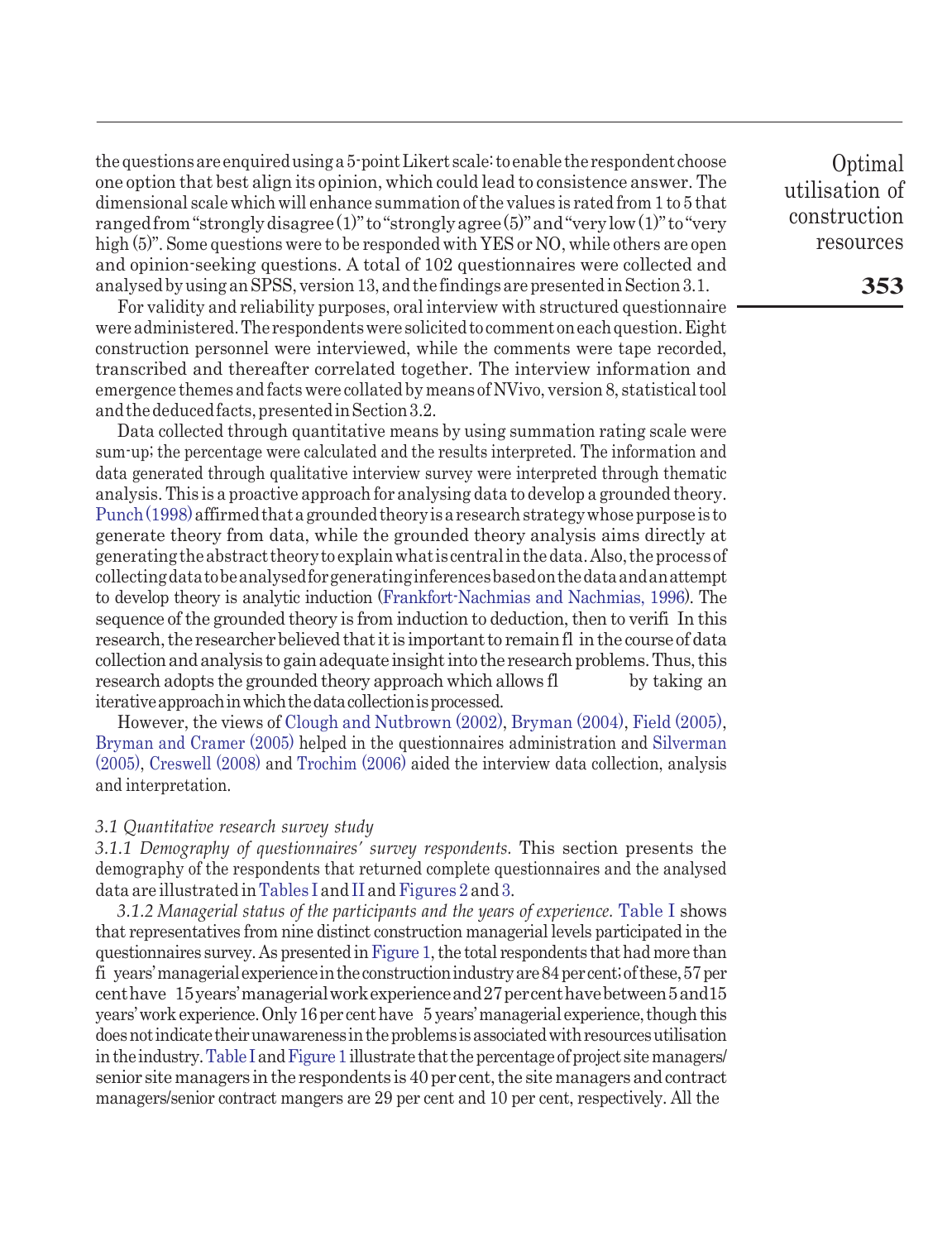| <b>JEDT</b><br>12,3 | project directors, planning managers, design managers and senior building managers in the<br>survey have not less than 15 years' managerial experience in the construction industry.<br>These results indicate that the respondents are significantly experienced and<br>rationally have wide knowledge in the construction industry.<br>3.1.3 Geographical zones covered and the number of employees in the respondents'<br><i>organisations:</i>                                                    |
|---------------------|-------------------------------------------------------------------------------------------------------------------------------------------------------------------------------------------------------------------------------------------------------------------------------------------------------------------------------------------------------------------------------------------------------------------------------------------------------------------------------------------------------|
| 354                 | Coverage: Table II indicates the geographical zones which the respondents'<br>organisations operate in the UK. Of the total, 84 per cent of the organisations<br>are in 8 or more geographical zones. The majority of the organisations are in<br>10.11 geographical zones, 66 per cent (28 38 per cent), while only 16 per cent<br>have construction sites in 8 geographical zones. Table II results indicate that<br>the majority of the respondents' organisations operate on wide coverage in the |

UK and are multinational organisation. The respondent must have acquired wider experience within the UK and the contribution will be signifi reliable.

• *Numbers of employees:* Based on the results obtained, as shown in [Table V,](#page-13-0).2, 85 per cent of the respondents' organisations have 400 employees, while only 15 per cent have 400 employees. These results i[nTable IIs](#page-7-0)how that the respondents are representation of several organisations in different geographical zones in the UK and the majority of the construction organisations had 400 permanent employees [\(Figure 2\)](#page-8-0).

### **4. Quantitative survey data analysis and discussion of findings**

This section presents and ascertains the Site Managers' hindrances towards achievement of effective utilisation of construction resources and establishes possible solutions that will minimise the effects. Thus this section:

<span id="page-6-0"></span>

|                        | Site management position  |                |                | Years of experience as a manager<br>in construction industry |                |                |                | Cumulative |
|------------------------|---------------------------|----------------|----------------|--------------------------------------------------------------|----------------|----------------|----------------|------------|
|                        | of the respondents        | 5              | $5 - 10$       | $11 - 15$                                                    | 15             | Total          | $(\%)$         | (9/0)      |
|                        | Project managers/senior   |                |                |                                                              |                |                |                |            |
|                        | project managers          | $\Omega$       | 6              | 8                                                            | 27             | 41             | 40             | 40         |
|                        | Site managers             | 12             | $\overline{2}$ | 7                                                            | 9              | 30             | 29             | 69         |
|                        | Contract managers/senior  |                |                |                                                              |                |                |                |            |
|                        | contract managers         | $\overline{0}$ | $\overline{2}$ | $\overline{0}$                                               | 8              | 10             | 10             | 79         |
|                        | Quantity surveyors/senior |                |                |                                                              |                |                |                |            |
|                        | quantity surveyors        | $\overline{2}$ | $\overline{2}$ | $\overline{0}$                                               | $\overline{2}$ | 6              | 6              | 85         |
|                        | Project directors         | $\Omega$       | $\overline{0}$ | $\theta$                                                     | 5              | 5              | 5              | 90         |
| Table I.               | Planning managers         |                | $\overline{0}$ | $\theta$                                                     | 4              | 4              | 4              | 94         |
| Respondents' "Site     | Section managers          | $\overline{2}$ | $\theta$       | $\overline{0}$                                               | $\Omega$       | $\overline{2}$ | $\overline{2}$ | 96         |
| management positions"; | Design managers           | $\theta$       | $\theta$       | $\theta$                                                     | $\overline{2}$ | $\overline{2}$ | $\overline{2}$ | 98         |
| on the ''Years of      | Senior building managers  | $\Omega$       | $\theta$       | $\theta$                                                     | $\overline{2}$ | $\overline{2}$ | $\overline{2}$ | 100        |
| experience of the      | Total                     | 16             | 12             | 15                                                           | 59             | 102            | 100            |            |
| respondents as a       | $(\% )$                   | 16             | 12             | 15                                                           | 57             | 100            |                |            |
| manager" in the        | Cumulative (%)            | 16             | 28             | 43                                                           | 100            |                |                |            |
| construction industry  |                           | 16%            |                | 84%                                                          |                |                |                |            |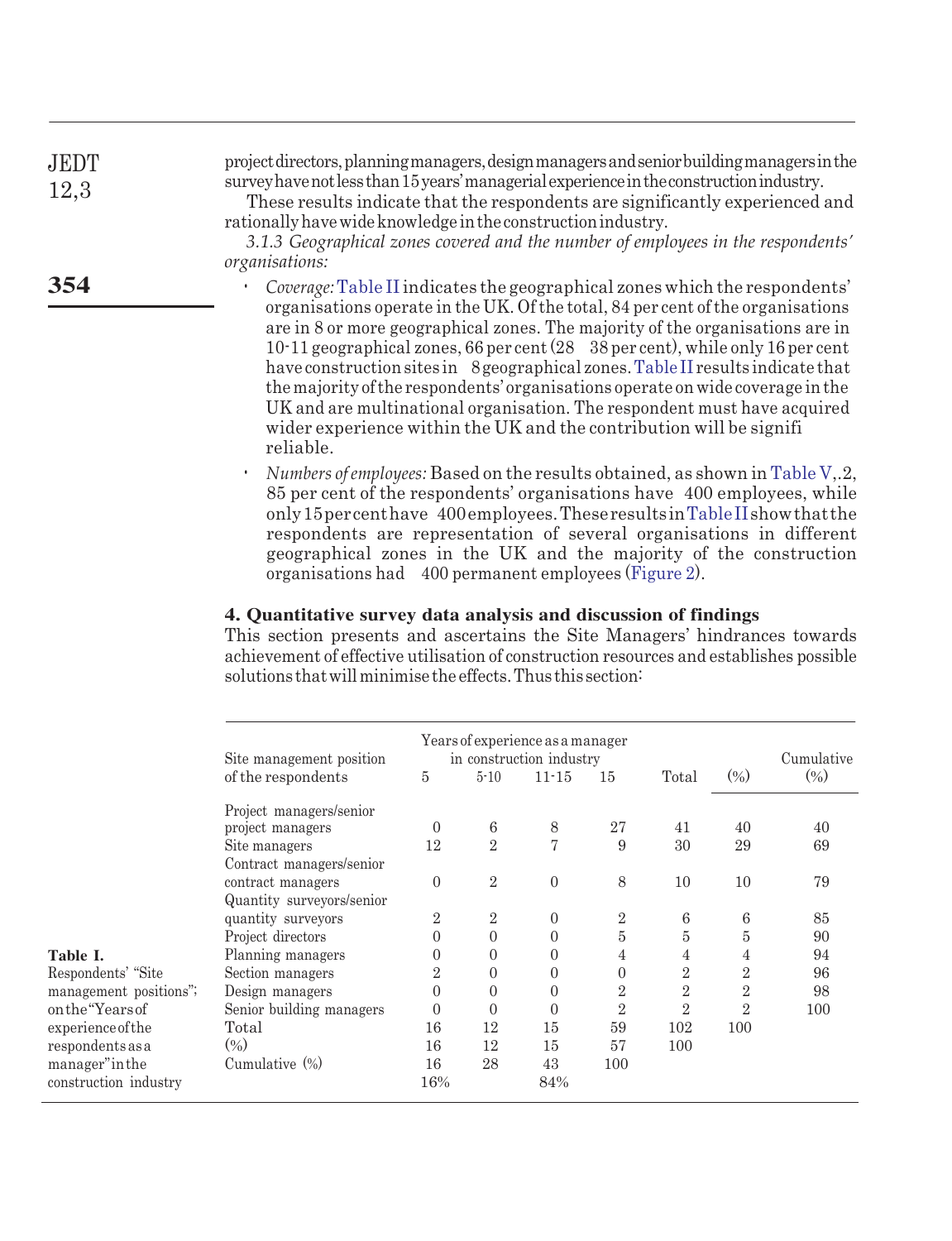| Number of employees                    | Geographical zones of which the respondents organisation are located in UK |          |                |          |       |                |                |          |          |          |                 |                |                   |
|----------------------------------------|----------------------------------------------------------------------------|----------|----------------|----------|-------|----------------|----------------|----------|----------|----------|-----------------|----------------|-------------------|
| in the organisation<br>presently in UK | Four                                                                       | Five     | $\rm {Six}$    | Seven    | Eight | Nine           | Ten            | Eleven   | Twelve   | Thirteen | Total<br>number | (0/0)          | Cumalative<br>(%) |
| $101 - 150$                            |                                                                            |          | 0              | $\theta$ |       | $\Omega$       | $\theta$       |          |          |          |                 | $\Omega$       |                   |
| 151-200                                |                                                                            |          |                |          | റ     |                | $\Omega$       |          |          |          |                 | $\overline{2}$ |                   |
| 201-250                                |                                                                            | $\theta$ | 0              | $\Omega$ |       | 0              | $\overline{2}$ | $\Omega$ | $\Omega$ |          | ິ               | $\overline{2}$ | b                 |
| 251-300                                |                                                                            |          |                | 3        | റ     | $\overline{2}$ | $\Omega$       |          |          |          |                 |                | 13                |
| 350-400                                |                                                                            | $\Omega$ | $\Omega$       |          |       |                | $\mathfrak{D}$ |          |          |          | $\Omega$        | $\overline{2}$ | 15 <sub>1</sub>   |
| Over $400$                             |                                                                            | 3        | $\Omega$       |          |       | $\theta$       | 25             | 39       | 5        | 4        | 87              | 85             | 100               |
| Total                                  |                                                                            | 3        | $\mathfrak{D}$ | 10       | 5     | 4              | 29             | 39       | 5        | 4        | 102             | 100            |                   |
| (%)                                    |                                                                            | 3        | $\overline{2}$ | 10       | 5     | 4              | 28             | 38       | 5        | 4        | 100             |                |                   |
| Cumulative $(\%)$                      |                                                                            | 4        | 6              | 16       | 21    | 25             | 53             | 91       | 96       | 100      |                 |                |                   |
|                                        |                                                                            | 16%      |                |          |       |                | 84%            |          |          |          |                 |                |                   |

<span id="page-7-0"></span>**Table II.** Geographical zones which the respondents' organisations operate in the UK

# **355**

utilisation construction resources resources Optimal of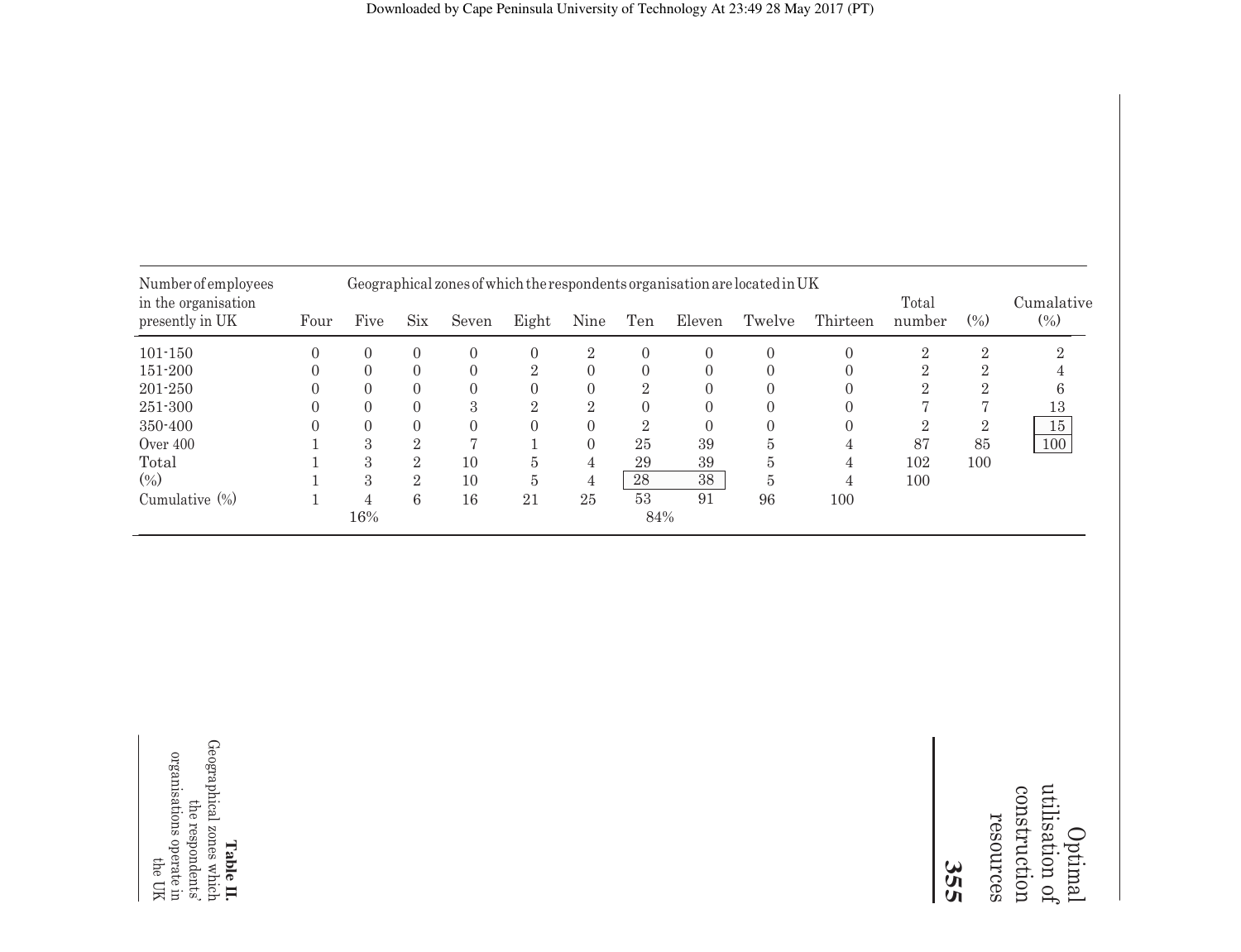| <b>JEDT</b> | ranks the factors that hinders site managers in order of significance;                                             |                      |
|-------------|--------------------------------------------------------------------------------------------------------------------|----------------------|
| 12,3        | assesses and evaluates factors that pose "threat" on waste reduction;                                              |                      |
|             | determines areas on which managers need to place more attention to avoid<br>construction operational "threat"; and |                      |
|             | ascertains and presents factors that will enhance the effi                                                         | of construction site |
| 356         | manager.                                                                                                           |                      |

### *4.1 Severity of site managers' hindrances*

Based on the results obtained, the frequencies of several site managers' hindrances on Optimal Utilisation of Construction Resources are presented in [Figure 1.](#page-8-1)

The majority of these factors hinder Site Managers' efficiency. The factors that often cause significant "threat" on site managers' efficient performances are "time lapse to approve changes due to specification inadequacies", "sub contractors and suppliers' performance", "materials availability" and "skilled labour availability". Other factors' effects followed as rated and are shown i[nTable III](#page-9-1) an[d Figure 3.](#page-9-0) It was found that "unskilled labour availability" and "skilled plant operators' availability" create less threat to Site Managers' efficiency and resources utilisation.

*4.1.1 Reliability and validity tests' statistics on ȃAccomplishment of the Site Managers' Propositions''*. Reliability and validity tests' statistics show that the samples collected are reliable and significantly valid [\(Table IV\)](#page-10-0). For clarity, the member of the design team were analysed separately under "Communication with Design Team", also different production information were analysed separately under the main factor "Production Information Clarity". The value of the entire items "TotalCronbach's Alpha Coefficient" is greater than the individual "Corrected Item Total Correlation". Also, the ANOVA and chi-square values are both 0.05, the standard significant level.





### <span id="page-8-1"></span>**Figure 1.**

Years of experience of the respondents as managers in the construction sector

<span id="page-8-0"></span>**Figure 2.** Respondents' site management status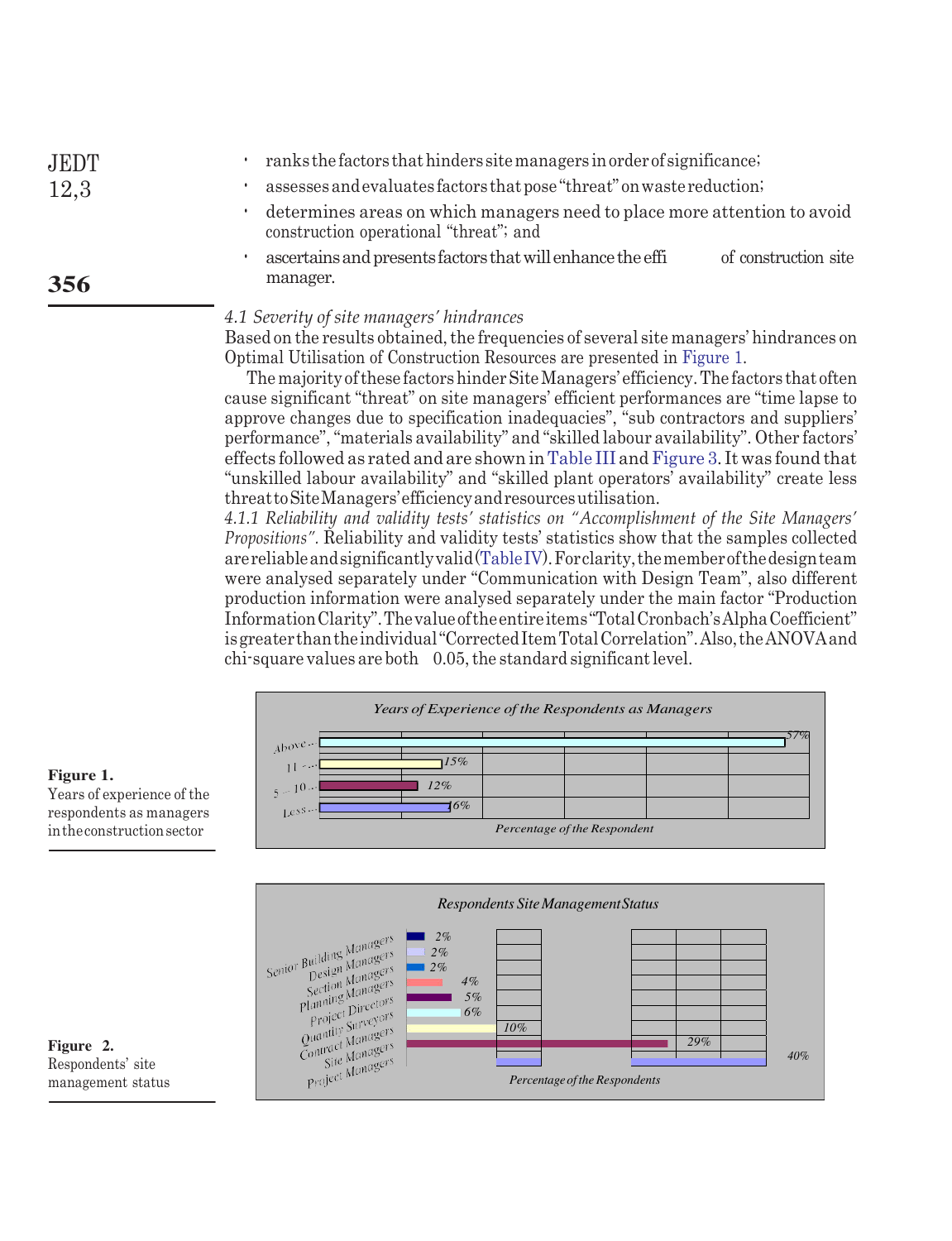*4.2 Interview reports on site managers' hindrances* The questions posed to the respondents during the interview on the issue of hindrance are: • Kindly comment on factors that affect site managers in optimum utilisation of construction resources. • Some factors hinder site managers in efficient performance of their duties and resources utilisation. How can these be avoided or minimised? The following deductions are extracted from the information obtained during the interview. Optimal utilisation of construction resources **357**

*4.2.1 Factors that affect site managers' efficiencies.* From the interview conducted, the identifiable problems that hinder Site Managers' efficiency are:

• *Contract duration and urgency of the job to commence:* These factors often resulted in insufficient time to plan a project properly at inception, and these have considerable affect on construction operation. Often, site managers are constrained to deliver a project on time and thus are overly concerned with the timely delivery of the project.

<span id="page-9-1"></span>

| Time Lapse in Approval of Change due to error in Specifications<br>(Time Lapse)<br>(Sub-Contr. Eff)<br>Sub-Contractor Efficiency and Performance<br>$\overline{2}$ .<br>Nominated Suppliers Efficiency Performance<br>(Nom Sup Eff.)<br>$\mathcal{S}$<br>(Mat Avail)<br>Material availability<br>4.<br>(Skill M <sub>p</sub> )<br>Skilled Labour availability<br>5.<br>(Pro Compl)<br>Project Complexity Subject To Clarification<br>6.<br>(ModResp)<br>Modification Response To Effect Change<br>(Alter Resp)<br>Alteration Response To Effects Change<br>8.<br>(D Team Clarity)<br>Design Team Drawing and/or Specification clarity<br>9.<br>Working/Operation Space And Congestion<br>(Space/Congestion)<br>10.<br>(Com. Dt)<br>Communication With Design Team<br>11.<br>(Skilled Me Workers)<br>Skill Plant Workers Availability<br>12. |  |                           |
|---------------------------------------------------------------------------------------------------------------------------------------------------------------------------------------------------------------------------------------------------------------------------------------------------------------------------------------------------------------------------------------------------------------------------------------------------------------------------------------------------------------------------------------------------------------------------------------------------------------------------------------------------------------------------------------------------------------------------------------------------------------------------------------------------------------------------------------------|--|---------------------------|
|                                                                                                                                                                                                                                                                                                                                                                                                                                                                                                                                                                                                                                                                                                                                                                                                                                             |  |                           |
|                                                                                                                                                                                                                                                                                                                                                                                                                                                                                                                                                                                                                                                                                                                                                                                                                                             |  |                           |
|                                                                                                                                                                                                                                                                                                                                                                                                                                                                                                                                                                                                                                                                                                                                                                                                                                             |  |                           |
|                                                                                                                                                                                                                                                                                                                                                                                                                                                                                                                                                                                                                                                                                                                                                                                                                                             |  |                           |
|                                                                                                                                                                                                                                                                                                                                                                                                                                                                                                                                                                                                                                                                                                                                                                                                                                             |  |                           |
|                                                                                                                                                                                                                                                                                                                                                                                                                                                                                                                                                                                                                                                                                                                                                                                                                                             |  |                           |
|                                                                                                                                                                                                                                                                                                                                                                                                                                                                                                                                                                                                                                                                                                                                                                                                                                             |  |                           |
|                                                                                                                                                                                                                                                                                                                                                                                                                                                                                                                                                                                                                                                                                                                                                                                                                                             |  |                           |
|                                                                                                                                                                                                                                                                                                                                                                                                                                                                                                                                                                                                                                                                                                                                                                                                                                             |  | Table III.                |
|                                                                                                                                                                                                                                                                                                                                                                                                                                                                                                                                                                                                                                                                                                                                                                                                                                             |  | Site managers' hindrance  |
|                                                                                                                                                                                                                                                                                                                                                                                                                                                                                                                                                                                                                                                                                                                                                                                                                                             |  | in descending order and   |
|                                                                                                                                                                                                                                                                                                                                                                                                                                                                                                                                                                                                                                                                                                                                                                                                                                             |  | the factors abbreviations |
| (Unskilled Mp)<br>Unskilled Labour availability<br>13.                                                                                                                                                                                                                                                                                                                                                                                                                                                                                                                                                                                                                                                                                                                                                                                      |  | as shown in Figure 1      |



<span id="page-9-0"></span>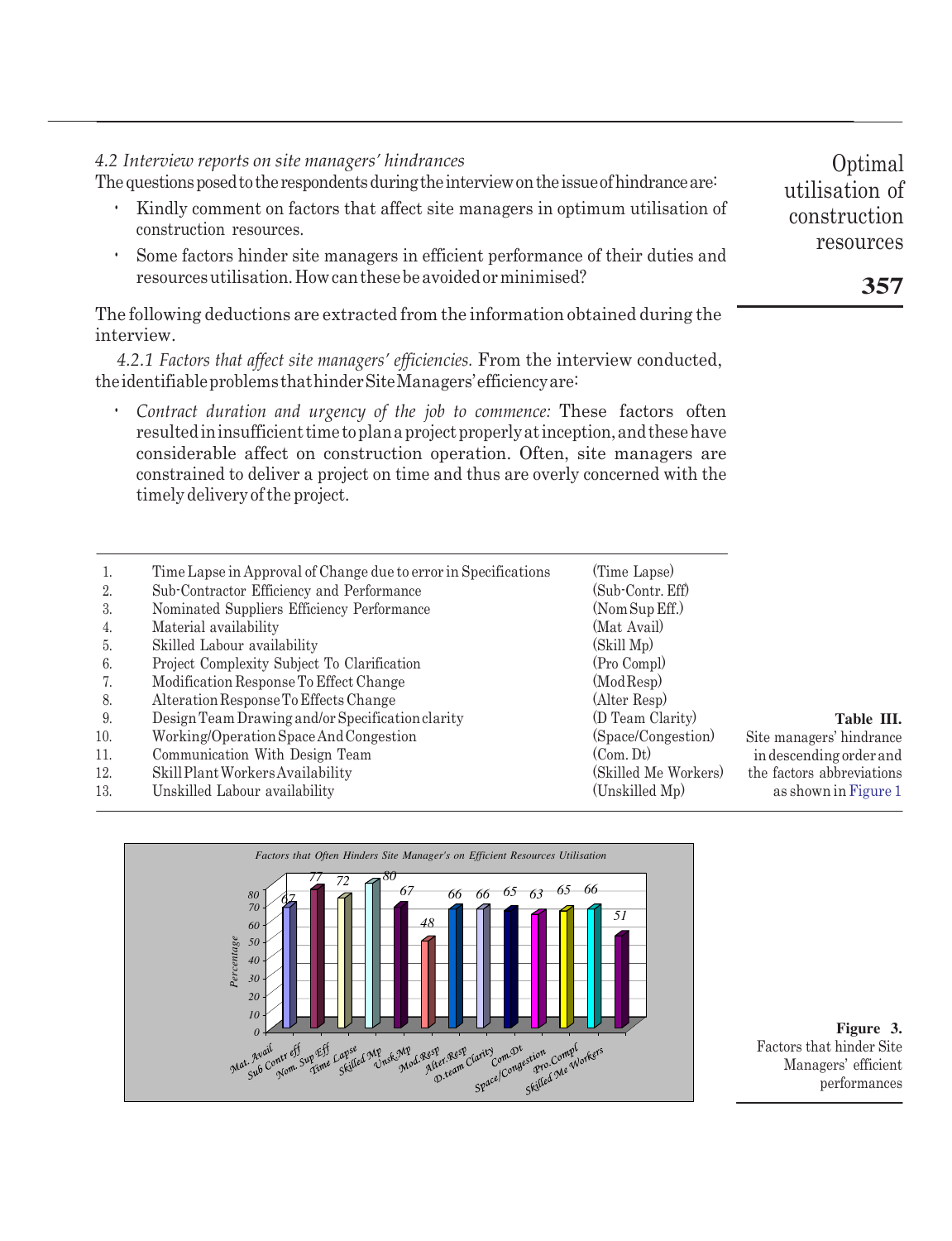<span id="page-10-0"></span>

| <b>JEDT</b><br>12,3            | Factors considered             | Corrected<br>item-total | Cronbach's<br>alphaif | Total<br>Cronbach's<br>correlation item deleted alpha coefficient | Chi-Square<br>(Signature) | <b>ANOVA</b><br>$F$ -test<br>(Signature) |
|--------------------------------|--------------------------------|-------------------------|-----------------------|-------------------------------------------------------------------|---------------------------|------------------------------------------|
|                                | Communication with Design      |                         |                       |                                                                   |                           |                                          |
|                                | Team                           |                         |                       |                                                                   |                           |                                          |
| 358                            | Architects                     | 0.802                   | 0.952                 |                                                                   | 0.001                     |                                          |
|                                | Structural Engineer            | 0.860                   | 0.951                 |                                                                   | 0.001                     |                                          |
|                                | Mechanical Engineer            | 0.766                   | 0.952                 |                                                                   | 0.001                     |                                          |
|                                | <b>Electrical Engineer</b>     | 0.712                   | 0.953                 |                                                                   | 0.001                     |                                          |
|                                | Estimator                      | 0.639                   | 0.954                 |                                                                   | 0.001                     |                                          |
|                                | Quantity Surveyor              | 0.553                   | 0.955                 |                                                                   | 0.001                     |                                          |
|                                | Project Manager                | 0.682                   | 0.953                 |                                                                   | 0.001                     |                                          |
|                                | Client                         | 0.428                   | 0.956                 |                                                                   | 0.001                     |                                          |
|                                | Alteration Response To Effects |                         |                       |                                                                   |                           |                                          |
|                                | Change                         | 0.546                   | 0.955                 |                                                                   | 0.001                     |                                          |
|                                | Modification Response To       |                         |                       |                                                                   |                           |                                          |
|                                | Effect Change                  | 0.522                   | 0.955                 |                                                                   | 0.001                     |                                          |
|                                | Time Lapse in Approval of      |                         |                       |                                                                   |                           |                                          |
|                                | Change Due to Spec. error      | 0.488                   | 0.955                 |                                                                   | 0.001                     |                                          |
|                                | Material availability          | 0.693                   | 0.953                 |                                                                   | 0.001                     |                                          |
|                                | Skilled Labour availability    | 0.635                   | 0.954                 |                                                                   | 0.001                     |                                          |
|                                | Unskilled Labour availability  | 0.723                   | 0.953                 |                                                                   | 0.001                     |                                          |
|                                | Project Complexity Subject To  |                         |                       |                                                                   |                           |                                          |
|                                | Clarification                  | 0.713                   | 0.953                 |                                                                   | 0.001                     |                                          |
|                                | Working/Operation Space And    |                         |                       |                                                                   |                           |                                          |
|                                | Congestion                     | 0.631                   | 0.954                 |                                                                   | 0.001                     |                                          |
|                                | Skill Plant availability       | 0.580                   | 0.954                 |                                                                   | 0.001                     |                                          |
|                                | Production Information Clarity |                         |                       |                                                                   | 0.001                     |                                          |
|                                | Architects                     | 0.757                   | 0.953                 |                                                                   | 0.001                     |                                          |
|                                | Structural Engineer            | 0.839                   | 0.951                 |                                                                   | 0.001                     |                                          |
|                                | Mechanical Engineer            | 0.765                   | 0.952                 |                                                                   | 0.001                     |                                          |
| Table IV.                      | Electrical Engineer            | 0.817                   | 0.952                 |                                                                   | 0.001                     |                                          |
| Reliability and validity       | Estimator                      | 0.789                   | 0.952                 |                                                                   | 0.001                     |                                          |
| statistics tests result of all | Sub-Contractor Performance     | 0.713                   | 0.953                 |                                                                   | 0.001                     |                                          |
| the variables site             | Nominated Suppliers            |                         |                       |                                                                   |                           |                                          |
| managers' hindrances           | Performance                    | 0.570                   | 0.954                 | 0.955                                                             | 0.001                     | 0.001                                    |

- *Weather conditions:* Another major constraint is weather. This affects the efficient use of some equipment and machines. A typical example is that a tower crane cannot work efficiently or effectively during high winds; in many occasions, weather significantly affects construction operation.
- *Lack of skilled and experience workers:* The major problem facing the industry nowadays is the lack of skilled and experienced workers. These resulted in a waste of construction resources: labour, materials, plant and equipment, and sometimes, reworking was required.
- Lack of experience and knowledge of site manager gained from similar projects in achieving effi resources procurement and integration of construction resources.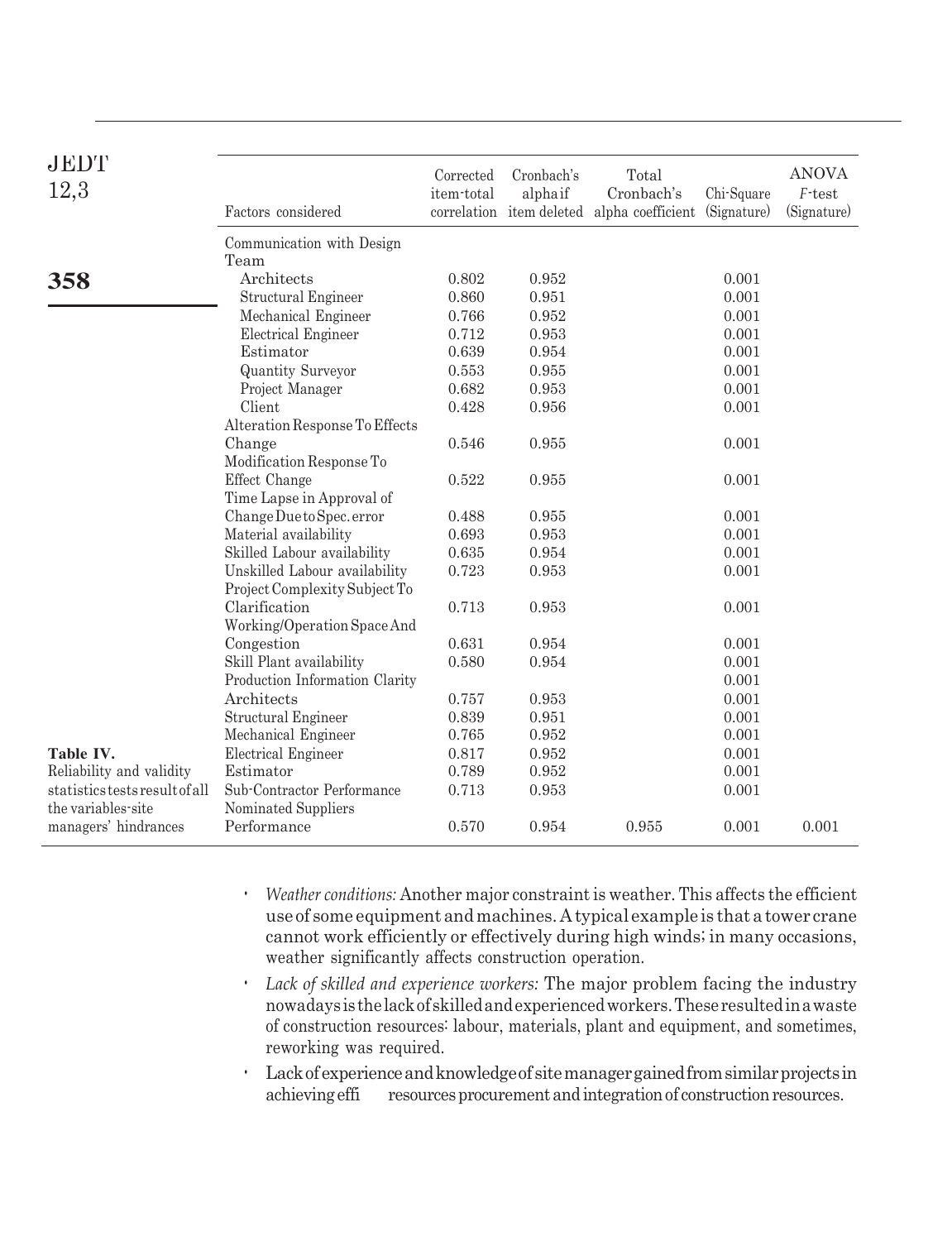- *Lack of absolute control over nominated sub-contractors and suppliers:* In several projects, site managers do not often possess absolute control over nominated contractors and suppliers, while this often hinders the site managers in effi controlling the contractors and the suppliers.
- *Design team rigidity:* The production information produced by the design team was expected tobe adhered to during project execution. In respect of this, the managers are often confronted with several challenges in attempts to minimise or avoid these conspicuous resources ineffi (conscious or unconscious wastes), in-built in the design package, and among the probable reasons are design aesthetics esteem and cost of modifi
- *Labour short training period:* In the past, trades were learned between 4 and 5 years, but currently, workers undergo training for about 12 months. Within the short period of training, the apprentices learn the trades frame, not really effi intricacies. When organisations provide training, on several occasions, they do not often achieve the full benefi of providing the training, the workers leave the organisation providing the training, which often results in training, recruitment cost and time loss.

### *4.2.2 Solutions to minimise the hindrances on site managers' efficient performance.* The identified solutions that will minimise the hindrance of Site Manager efficiencies are:

- An enhanced planning and adequate programming of construction resources before and during project execution. Theoretically, all resources utilisation needs to be carefully forecast, programmed and planned and needs to be practically followed as far as possible.
- The need for an adequate labour market forecast before the commencement of the project to avoid using semi-skilled labour during construction. Signifi this will enhance labour selection and utilisation that could lead to effi resources utilisation.
- There is need to identify, employ and engage workers that are competent. Experience of site participants often counts on effi resources utilisation.
- Rational team building and an effi construction team for project.
- Adequate information dissemination and transfer of knowledge. To clearly disseminate and explain the duties to be carried out, especially the semi-skilled and unskilled labour.

*4.2.3 Discussion of findings and factors that should be constant towards site mangers' efficient performance.* From the interview conducted, the identified factors that need to be constant towards site manager efficient utilisation of construction resources are:

• *Regular training:* Construction organisations and the government need to invest more in training. More so, efficient implementation of the Construction Industry Certificate Scheme is required – the "No Card No Work" system needs to be enforced and implemented. Construction workers need to know the organisation goals, objectives and policies; what is expected from the employees need to be clearly identified, ascertained and the level of the efficiency to attained need to be clarified during the training and induction.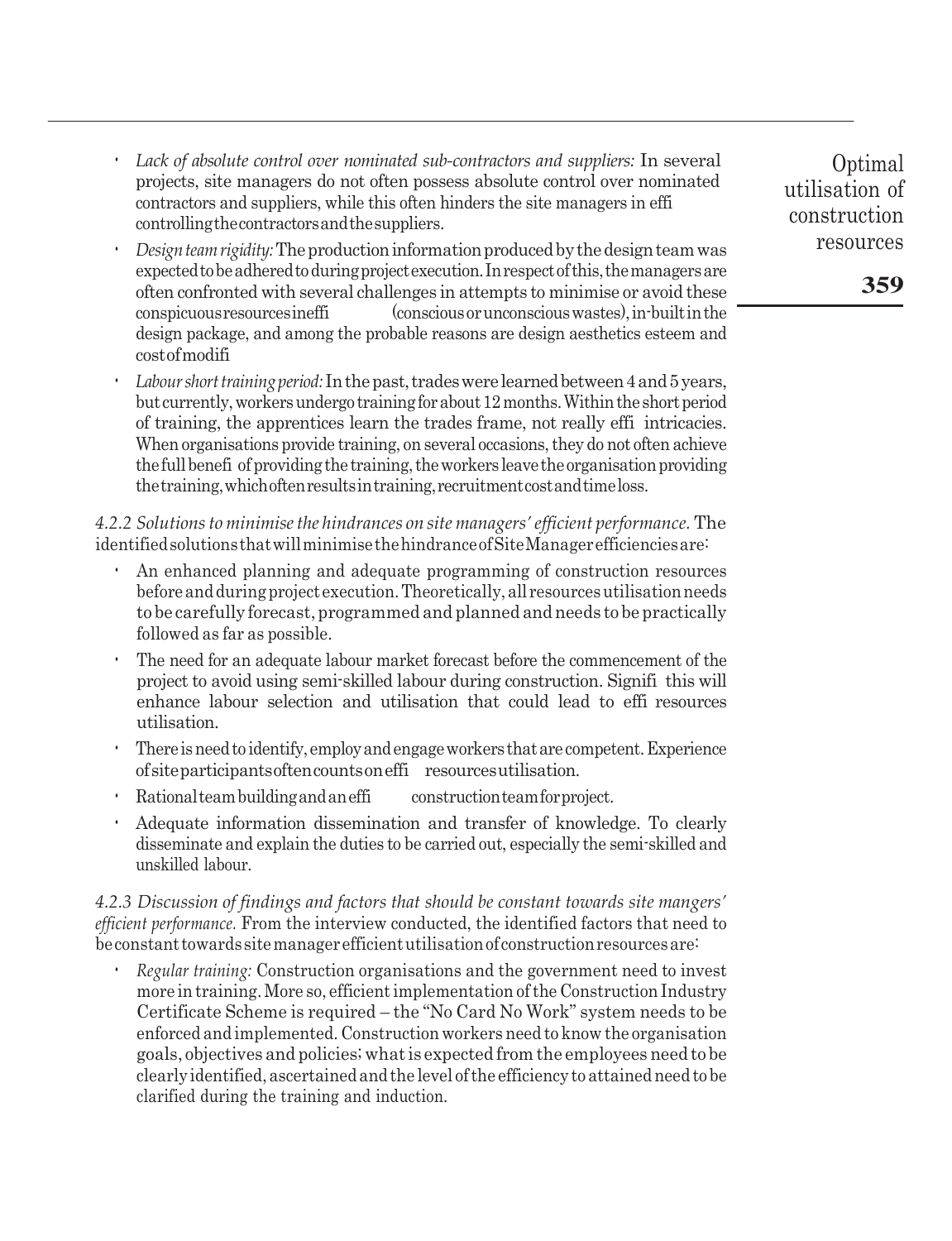| <b>JEDT</b><br>12,3 | Healthy and secure environment: Safe environments motivate workers, and workers<br>in a secured and accident-free environment.<br>have the tendency to work more effi                                                                                                    |
|---------------------|--------------------------------------------------------------------------------------------------------------------------------------------------------------------------------------------------------------------------------------------------------------------------|
|                     | Effective resources market testing and management: $D$ insmore (1990) emphasised that<br>system integration is required to propel a project in meeting speculated objectives of<br>cost, time and quality through people. Also, Bratton and Gold (1994) comment that the |
| 360                 | main objective of the site manager is getting things done through people. For effi<br>project execution, effective management is paramount, achievable through<br>forecasting, market testing and adequate management of the available resources,                        |

ensure project success (Newcombe *et al.*, 1993). • *Effective information and communication dissemination systems:* Project leadership calls for clear communication about goals, responsibility, performance, expectations and feedback (PMI, 2005; APM, 2006). Thus, adequacy of information transfer enhances project execution. Construction information and communication systems need tobe effective, to enable every worker tobe aware of what istobe done, when, why and how to perform the task effi More so, there is a need for an appropriate person to explain or disseminate the construction concept as the project progresses. However, the site manager needs tobe familiar and acquainted with different types of information dissemination systems that will be effective for different project procurement methods and the intricacies required for effi Also, the communication "gap" between the design team and the construction team has to be minimised (bridged). Effective communication throughout the project and creation of appropriate methods and avenues of obtaining feedback, that is proper communication and information fl are signifi paramount for effi resources utilisation during the construction product process [\(Table V\)](#page-13-0).

(materials, manpower, machinery and fi Therefore, a good leader should possess the ability to negotiate effectively and use persuasion when necessary to

• *Adequate and effective planning and forecasting:* Haughey (2009) asserts that effective planning at inception and as the project proceeds, should never be assumed as time wasting. Adequate planning before the project commences and during project execution is essential for project success. Also, effective monitoring is paramount towards achieving organisation's and project's set target. There is a need to plan ahead through effective forecasting of resources requirements and conditions that could hinder effi resources utilisation. Effective planning of every construction activity, resources procurement and utilisation signifi avoids or minimises construction resources wastes.

### **5. Conclusion and recommendations**

This study "the Site Manager's Attributes and Constraints towards Optimal Utilisation of Construction Resources" presents severity of site manager's hindrances, factors that affect site manager's efficiencies, solutions to minimise the hindrances on site manager's efficient performance and factors that should be constant towards site mangers' efficient performance. To achieve a viable result, the research study was triangulated by exploring mixed methods, (quantitative questionnaire and interview survey). Among the problems identifed are contract duration and urgency of the job to commence, weather conditions. Other major constraints are unpredictable weather condition, lack of skilled and experience workers and design-team rigidity. The possible solutions